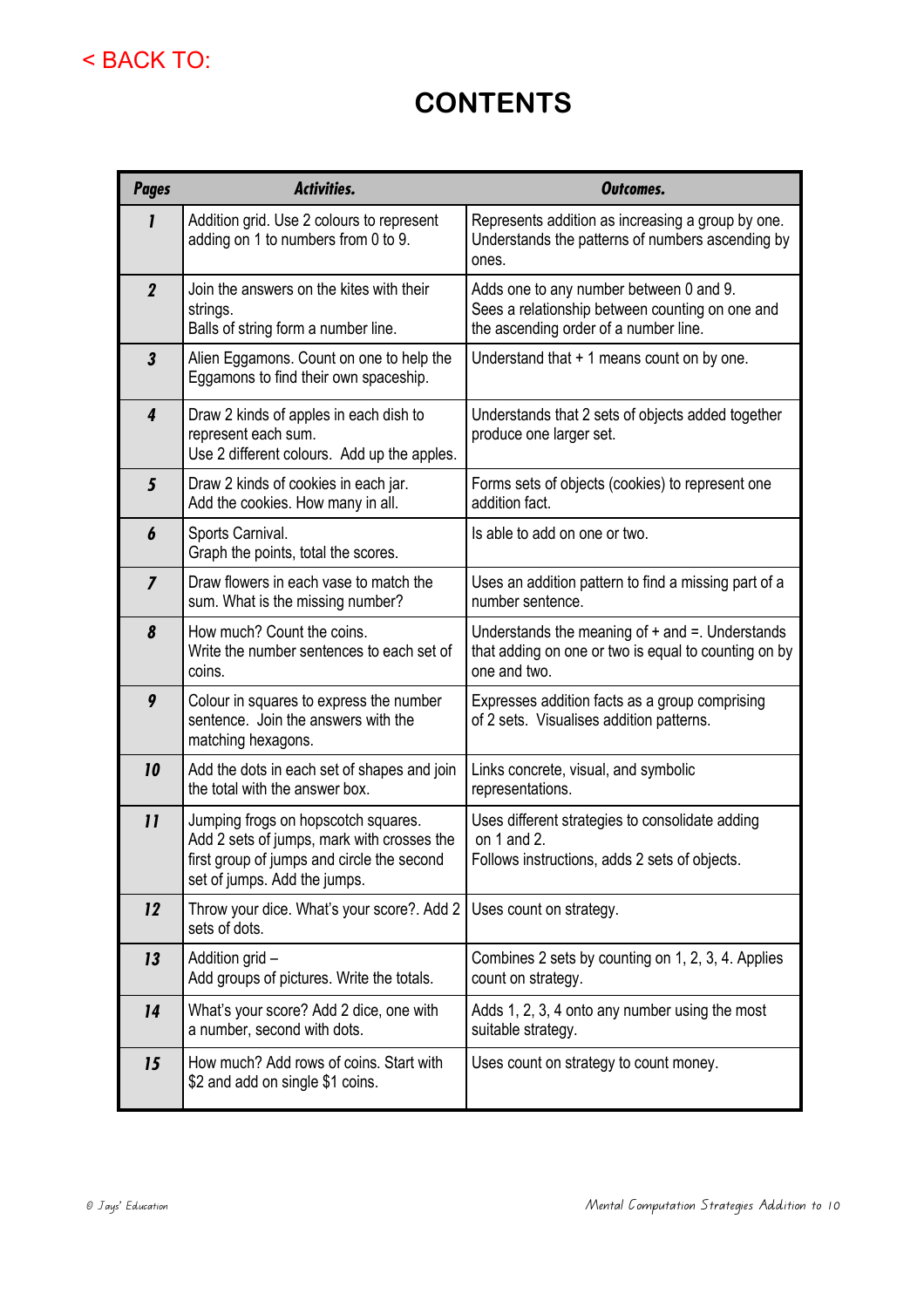| <b>Pages</b> | Activities.                                                                                                   | Outcomes.                                                                                                               |  |  |  |  |  |
|--------------|---------------------------------------------------------------------------------------------------------------|-------------------------------------------------------------------------------------------------------------------------|--|--|--|--|--|
| 16,<br>17    | Add on 1 and 2 or 3 to any number using<br>a number track.                                                    | Understands that $+ 1$ , 2, 3, 4 means count on<br>1, 2, 3, 4 from any number on the track.                             |  |  |  |  |  |
| 18           | Use a number line to add 3 on any number.                                                                     |                                                                                                                         |  |  |  |  |  |
| 19,<br>20    | Use finger puppets (fingers) to add 1, 2, 3, 4<br>on any number within 10.                                    | Understands that there are many strategies to<br>count on.                                                              |  |  |  |  |  |
| 21           | Add on 2 and 3 using number patterns.                                                                         | Is able to incorporate 2 strategies to count on.                                                                        |  |  |  |  |  |
| 22           | Add on 4 and 5 using number patterns.                                                                         |                                                                                                                         |  |  |  |  |  |
| 23           | Join the turnarounds. Add on three to each<br>pair.                                                           | Understands the concept of turnarounds and is<br>able to apply it.                                                      |  |  |  |  |  |
| 24           | How much? Add \$2 to a row of \$1 coins.<br>Can apply count on strategy, counting \$2 as<br>single \$1 coins. |                                                                                                                         |  |  |  |  |  |
| 25           | Add (count) a row of \$2 coins and \$1 coins.                                                                 |                                                                                                                         |  |  |  |  |  |
| 26           | Fun at the Fete. Wheels of Fortune Add 1,<br>2, 3, 4 to any number within 10.                                 | Is able to apply the most useful strategy, count<br>on, turnaround, count on, number patterns.                          |  |  |  |  |  |
| 27           | Add one or two to a set of numbers between<br>1 and 5. Crack the code.                                        | Learns simple addition patterns using a variety<br>of strategies.                                                       |  |  |  |  |  |
| 28           | Work out the sums and crack the code.                                                                         | Learns and memorises addition patterns using<br>code as a motivation.                                                   |  |  |  |  |  |
| 29           | Add and join answers with number and word<br>representations.                                                 | Develops a relationship between language and<br>number.                                                                 |  |  |  |  |  |
| 30           | Work out the sums. Crack the code.                                                                            | Has an understanding of addition patterns using a<br>variety of strategies.                                             |  |  |  |  |  |
| 31           | Number the rocks 1 to 10. Work out the<br>sums.<br>The numbered rocks provide a number line.                  | Represents 2 groups of one set as a sum of two<br>numbers. Uses a number line.                                          |  |  |  |  |  |
| 32           | How many letters in the letterbox? Add on 1,<br>2, 3. Match with the correct letterbox.                       | Adds 1,2, 3 to any number using a variety of<br>strategies.                                                             |  |  |  |  |  |
| 33           | Work out the sums, cross out the answers on<br>Bingo cards.                                                   | Uses different strategies to find the answers.                                                                          |  |  |  |  |  |
| 34           | Add the numbers on the darts, cross or<br>colour the matching number on the target.                           | Represents adding patterns initiated by<br>a game of darts.<br>Improves the skill of adding $+1$ , $+2$ , $+3$ , $+4$ . |  |  |  |  |  |
| 35           | Write number sentences to represent groups<br>of pets. How many pets?                                         | Writes a pattern of numbers to fit a picture.<br>Solves a simple mathematical problem.                                  |  |  |  |  |  |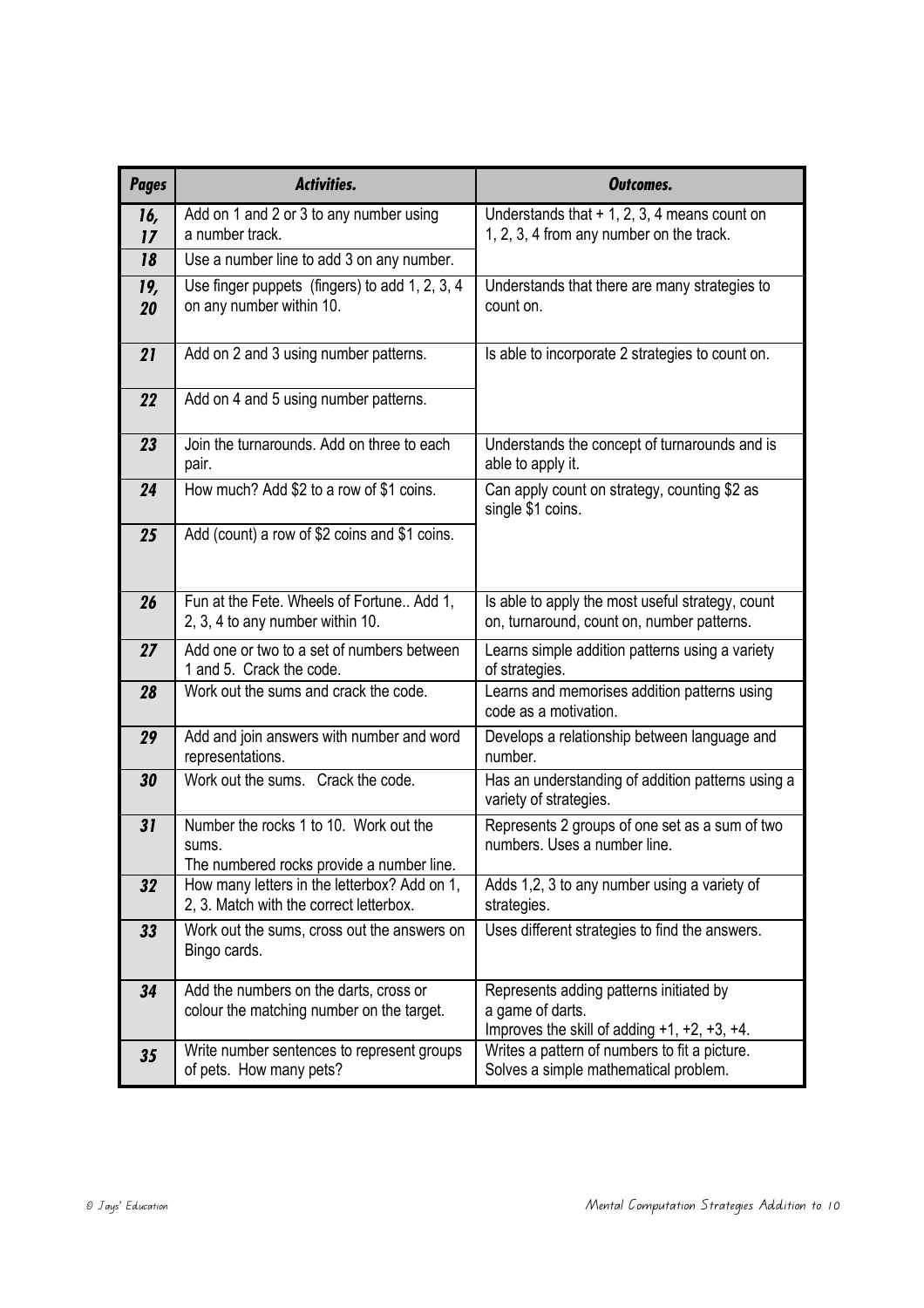| <b>Pages</b> | <b>Activities.</b>                                                                                               | Outcomes.                                                                                                       |  |  |  |  |  |
|--------------|------------------------------------------------------------------------------------------------------------------|-----------------------------------------------------------------------------------------------------------------|--|--|--|--|--|
| 36           | Turnarounds. Do the sums, join the<br>turnarounds with the matching number<br>patterns.                          | Identifies addition patterns, understands that it is<br>easier to add a smaller number onto a larger<br>number. |  |  |  |  |  |
| 37           | What time is it? Join the turnarounds, join the<br>sums with the clocks.                                         | Identifies the numbers on a clock face with<br>numbers on a number line.                                        |  |  |  |  |  |
| 38           | Do the sums. Write the answers in words<br>(from the word search).                                               | Develops a relationship between language and a<br>number.                                                       |  |  |  |  |  |
| 39           | Find the pair of turnarounds.<br>Colour each pair a different colour.                                            | Develops the basic facts for addition by<br>analysing, comparing, and patterning.<br>Recognises turnarounds.    |  |  |  |  |  |
| 40           | Work out the sums on the robot and colour<br>the parts using a colouring key.                                    | Learns to add 1, 2, 3, 4 to any number, using a<br>number of strategies.                                        |  |  |  |  |  |
| 41           | Enter the prices and work out the total<br>amount for each meal.                                                 | Uses addition facts from real life experiences,<br>connects number values with monetary values.                 |  |  |  |  |  |
| 42           | Missing addends. Draw the second set of<br>dots in dominoes to find the second addend.                           | Uses more then one strategy to find the answer.                                                                 |  |  |  |  |  |
| 43,<br>44    | Add up to 10. Counting from the first addend<br>to 10 using a number track.                                      | Identifies simple adding patterns.                                                                              |  |  |  |  |  |
| 45           | Doubles and near doubles. Join each sum<br>with the correct dominoes. Write a number<br>sentence to each domino. | Understands that doubling a number means<br>repeated addition.                                                  |  |  |  |  |  |
| 46           | Demonstrate doubles as repeated addition.<br>Split a near double into a double and one<br>more.                  | Finds the strategies of doubles useful and<br>applicable.                                                       |  |  |  |  |  |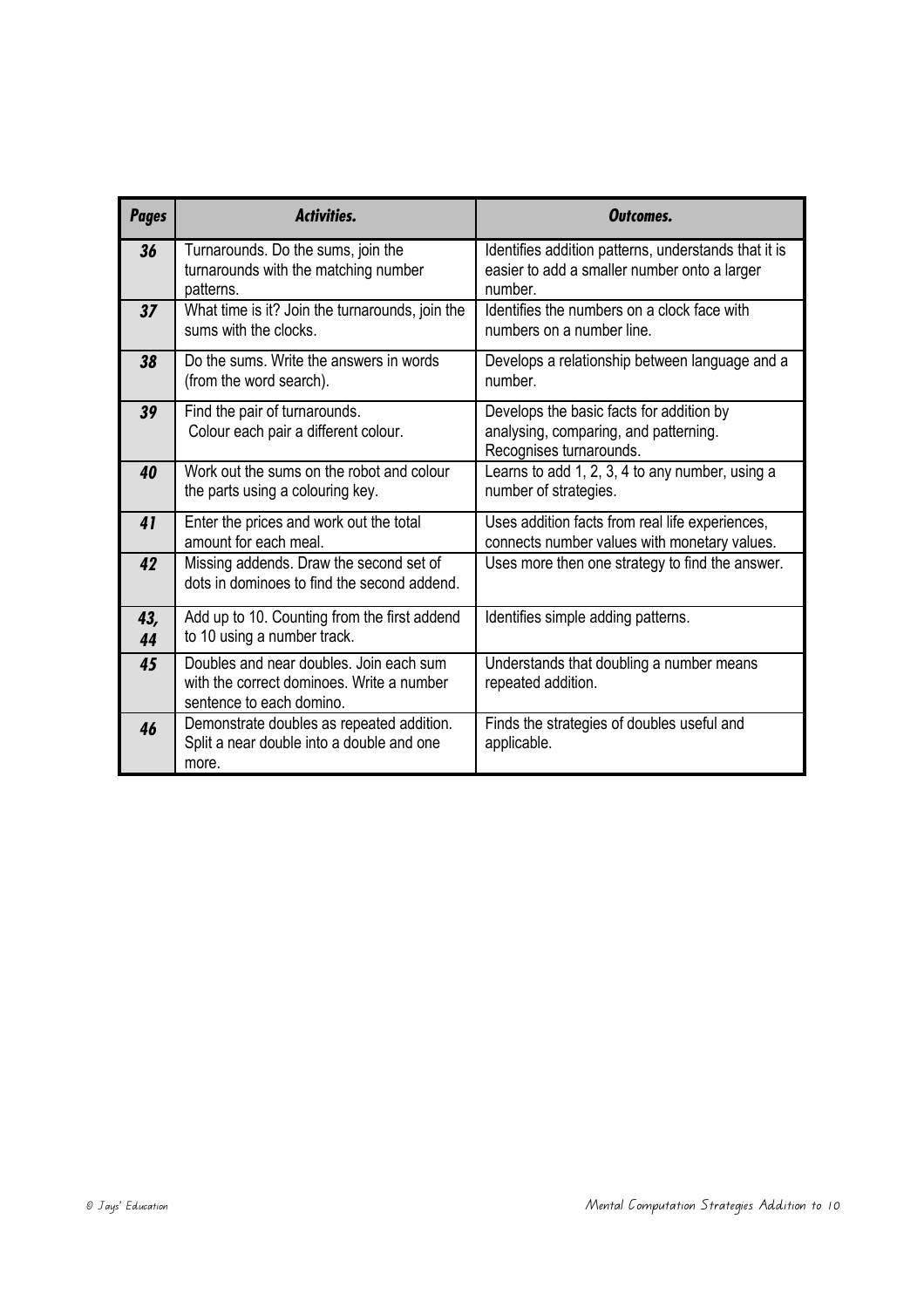

Alien Eggamons



Count on one to help the Eggamons to find their own space ship.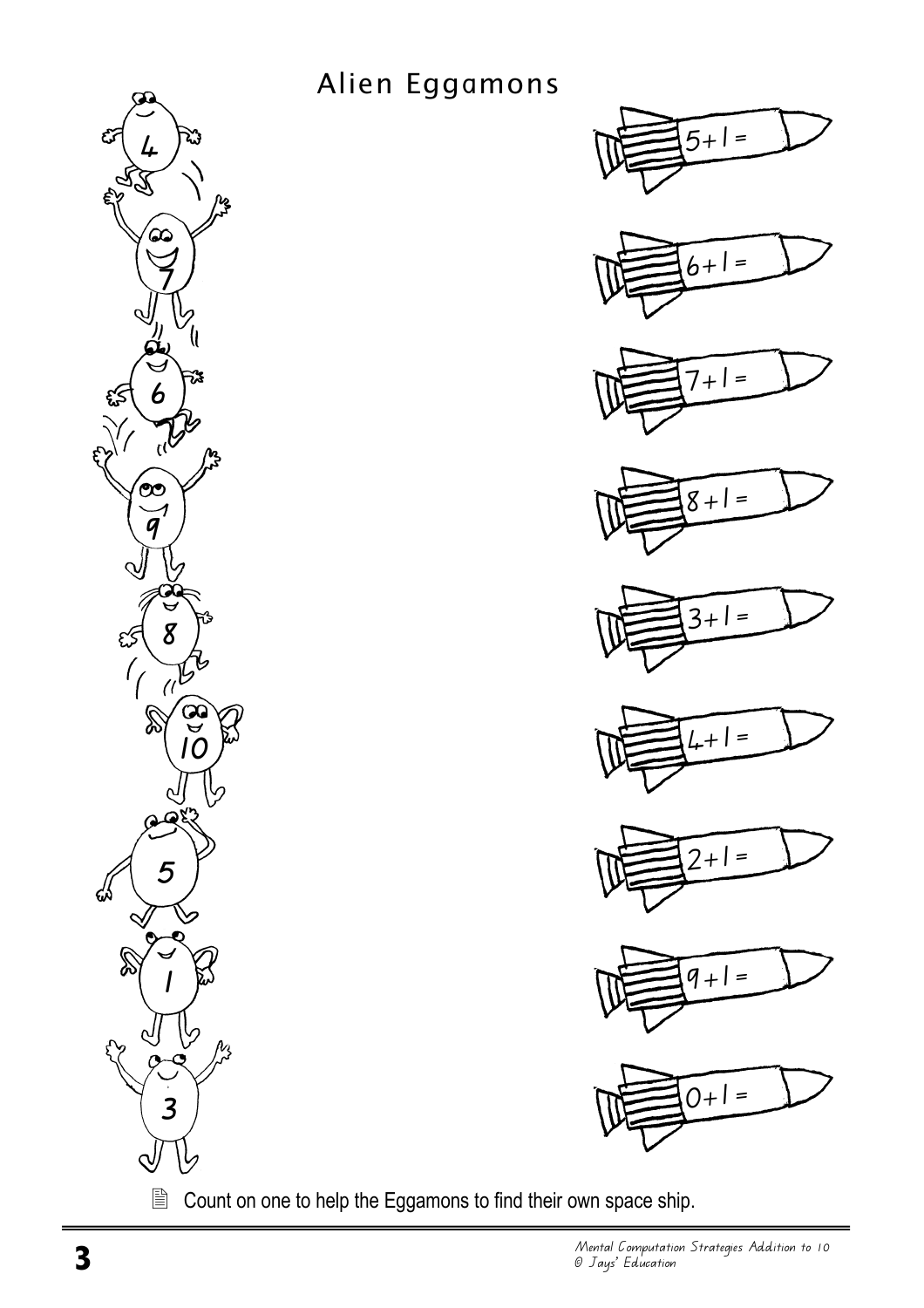

圕 Number the boxes, use two colours to mark the repeated jumps. Write in  $\Box$  the totals. Which frog jumped the furthest?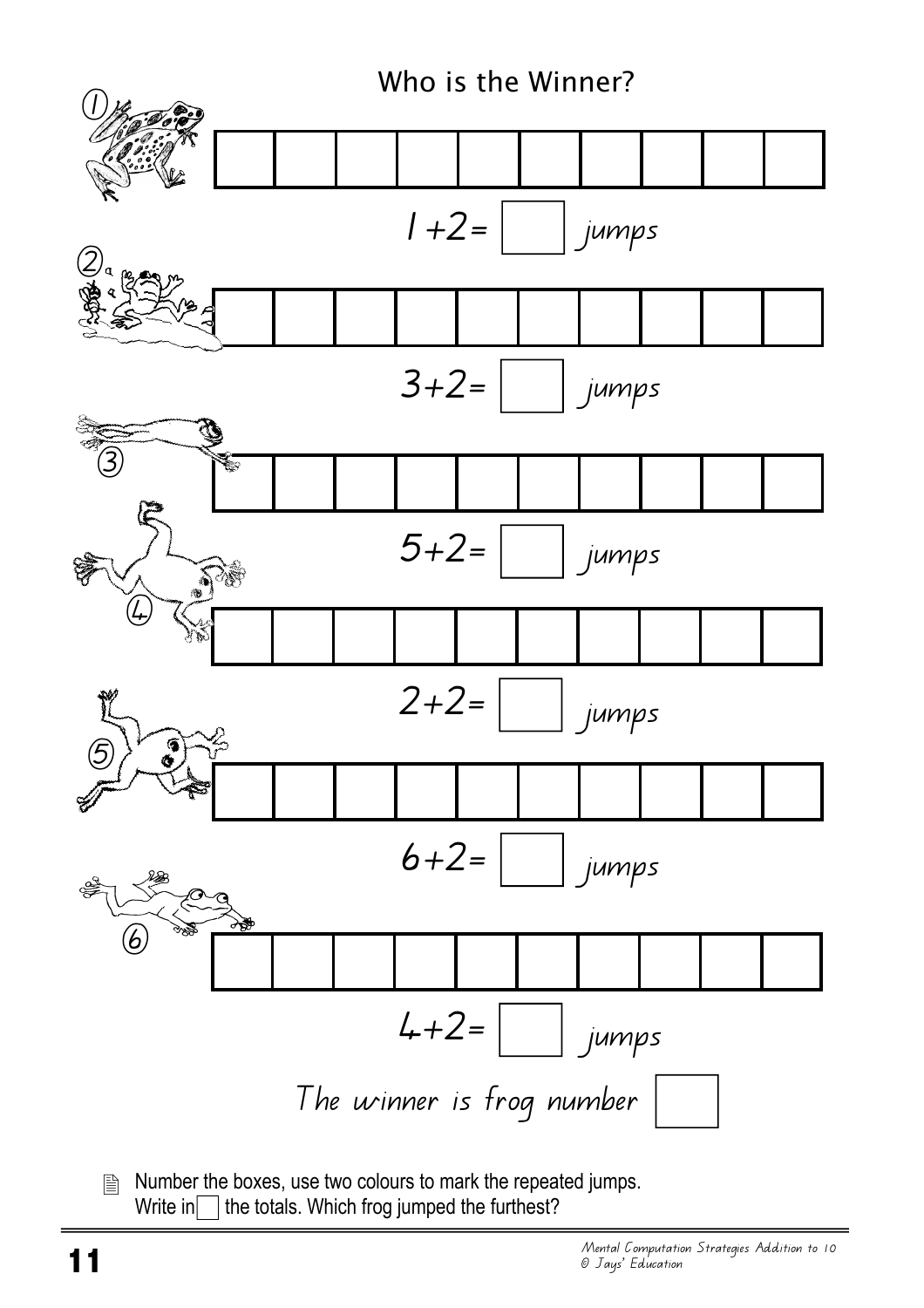## What's your score?



**■ Count on to work out the score.**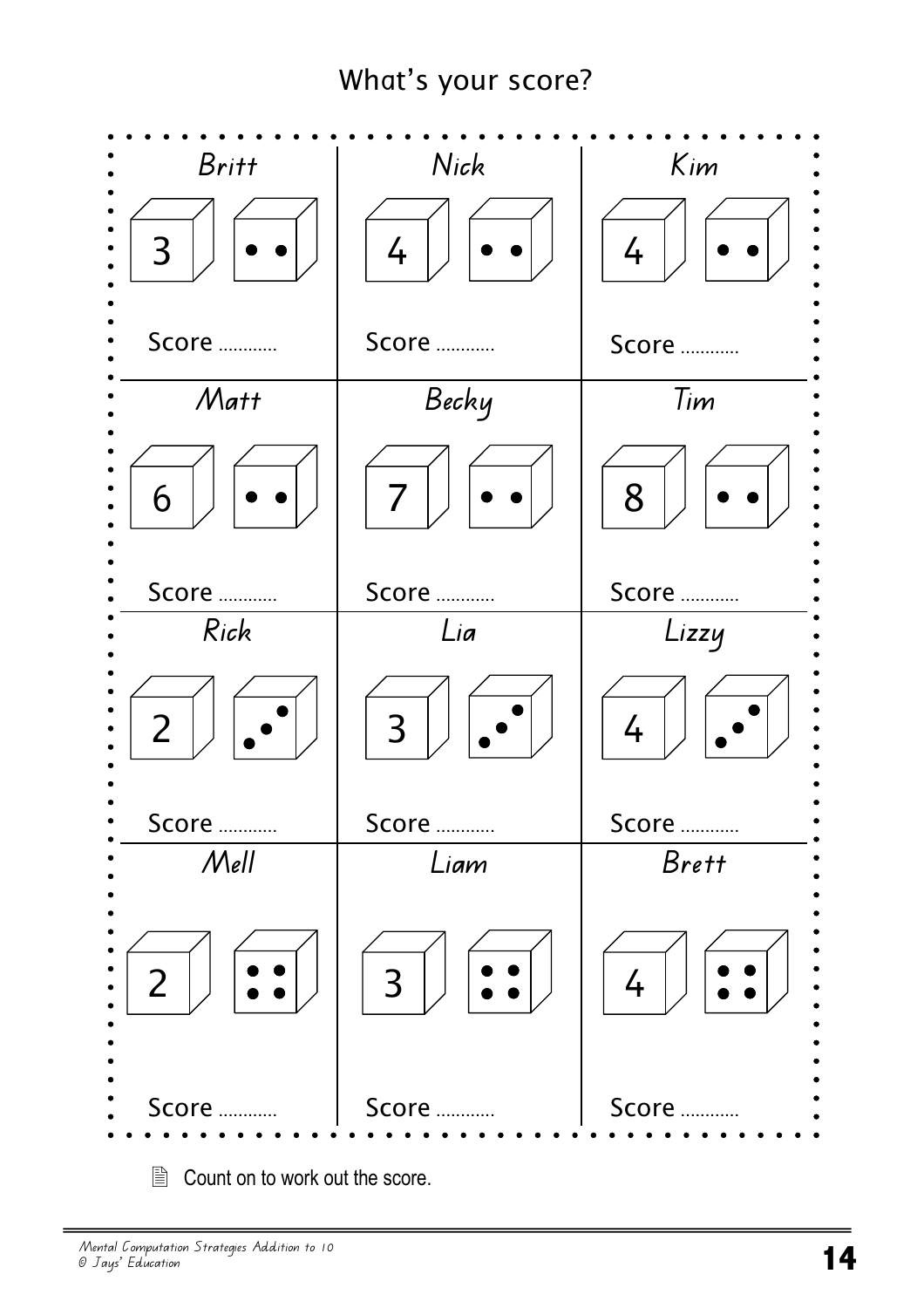|        |         |           |   | Turnarounds |                 | $s^{60}$       |                                                  |         |  |  |
|--------|---------|-----------|---|-------------|-----------------|----------------|--------------------------------------------------|---------|--|--|
|        |         | ));       |   |             | ်<br>၁၉)<br>(၂) | 8 <sup>8</sup> | l O<br>$\boldsymbol{\Theta}$<br>$\boldsymbol{q}$ |         |  |  |
| $\leq$ |         |           | 6 |             |                 |                |                                                  | Answers |  |  |
|        | $6 + 3$ |           |   |             | $\cdot 3 + 5 =$ |                |                                                  |         |  |  |
|        |         | $7 + 3 =$ |   |             | $.3 + 3 =$      |                |                                                  |         |  |  |
|        | $5 + 3$ |           |   |             | $\cdot 3 + 1$   |                |                                                  |         |  |  |
|        |         |           |   |             |                 |                |                                                  |         |  |  |
|        |         | $2 + 3 =$ |   |             | $\cdot 3 + 2 =$ |                |                                                  |         |  |  |
|        |         | $1 + 3 =$ |   |             | $\cdot 3 + 6 =$ |                |                                                  |         |  |  |
|        |         | $3 + 3 =$ |   |             | $\cdot 3 + 7 =$ |                |                                                  |         |  |  |

**B** Cross out or colour the answers in the balloons. Colour code the turnaround pairs. Work out the sums using count on and number pattern strategy. Cut out the sums, join the pairs of turnarounds.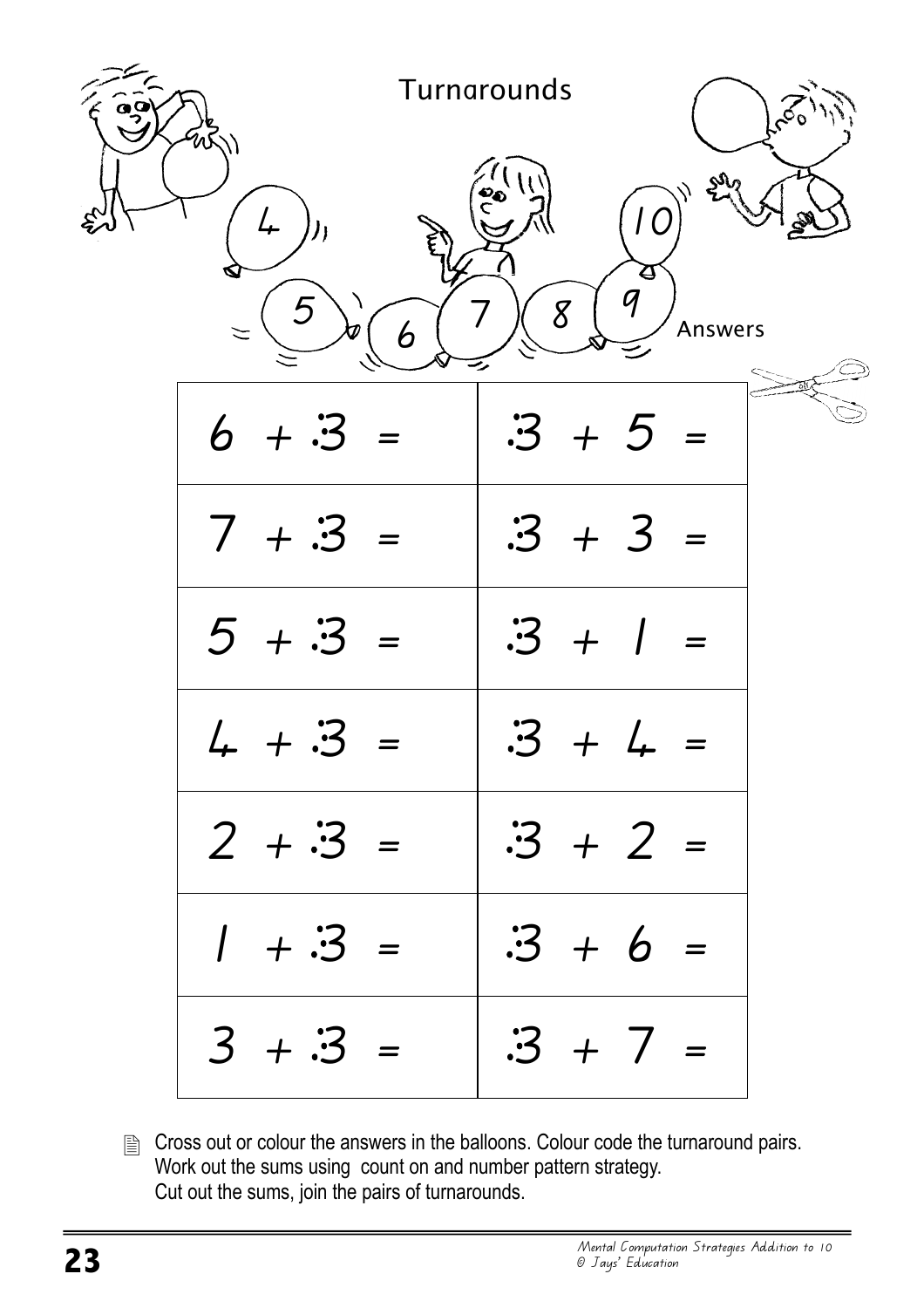

**■ Work out the sums. Find the answers in the grid and enter a correct letter under each** number to crack the code.